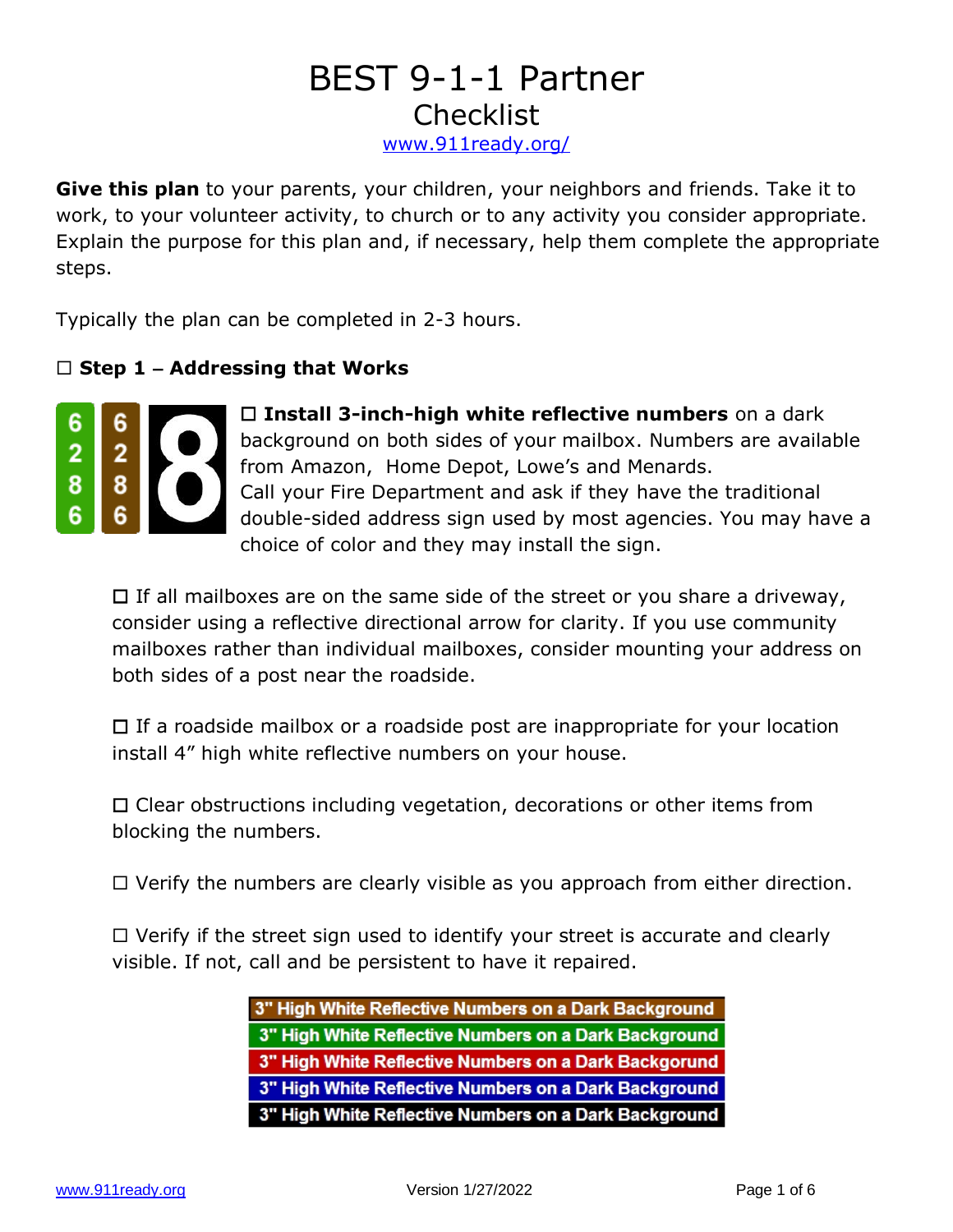## **Step 2 – Medical Data Sheet and (DNR\* or No-CPR)**

 $\Box$  Download and complete a medical data sheet for every member of your family from www.911ready.org/medical data.htm The form can be completed using your computer or you may wish to print a copy and complete by hand. Please Print – **No Cursive**

 $\square$  Save the file on your computer and update it as conditions change.

 $\Box$  Fold in half and stop at the fold-line so just the words "Medical Data Sheet" are exposed.

 $\Box$  Using a magnet, attach a copy to the outside of

your refrigerator so the words "Medical Data Sheet" are clearly visible. A magnet will not work on a stainless-steel refrigerator. Instead, acquire a stick-on clip to hold the MDS.

The refrigerator is a known location in most homes and easy to locate. Ask your local Fire/EMS for their preferred location. Other agencies suggest storing the emergency medical data inside the refrigerator. I personally discourage that method because it can be easily overlooked wasting precious time.

 $\Box$  Also, place a copy of the MDS in the glove box or over the visor in each of your vehicles. In addition, carry a copy on your person, purse, wallet, laptop bag, gokit, etc.

 $\Box$  If you or a loved is are a Hospice Patient and have a signed DNR\* or No-CPR form, keep it bedside and readily available to EMS personnel. **\***Do Not Resuscitate

#### **Step 3 – Registered Alternate Key Holder**

 $\Box$  Call the non-emergency number at your 911 center and inquire if they can register an alternate key holder.

 $\Box$  If they can, ask a trusted neighbor or two to be a key holder for use in an emergency and register them with your 911 center.



**Emergency Medical Data** 

**Download** 

Emergency **Medical Data Form**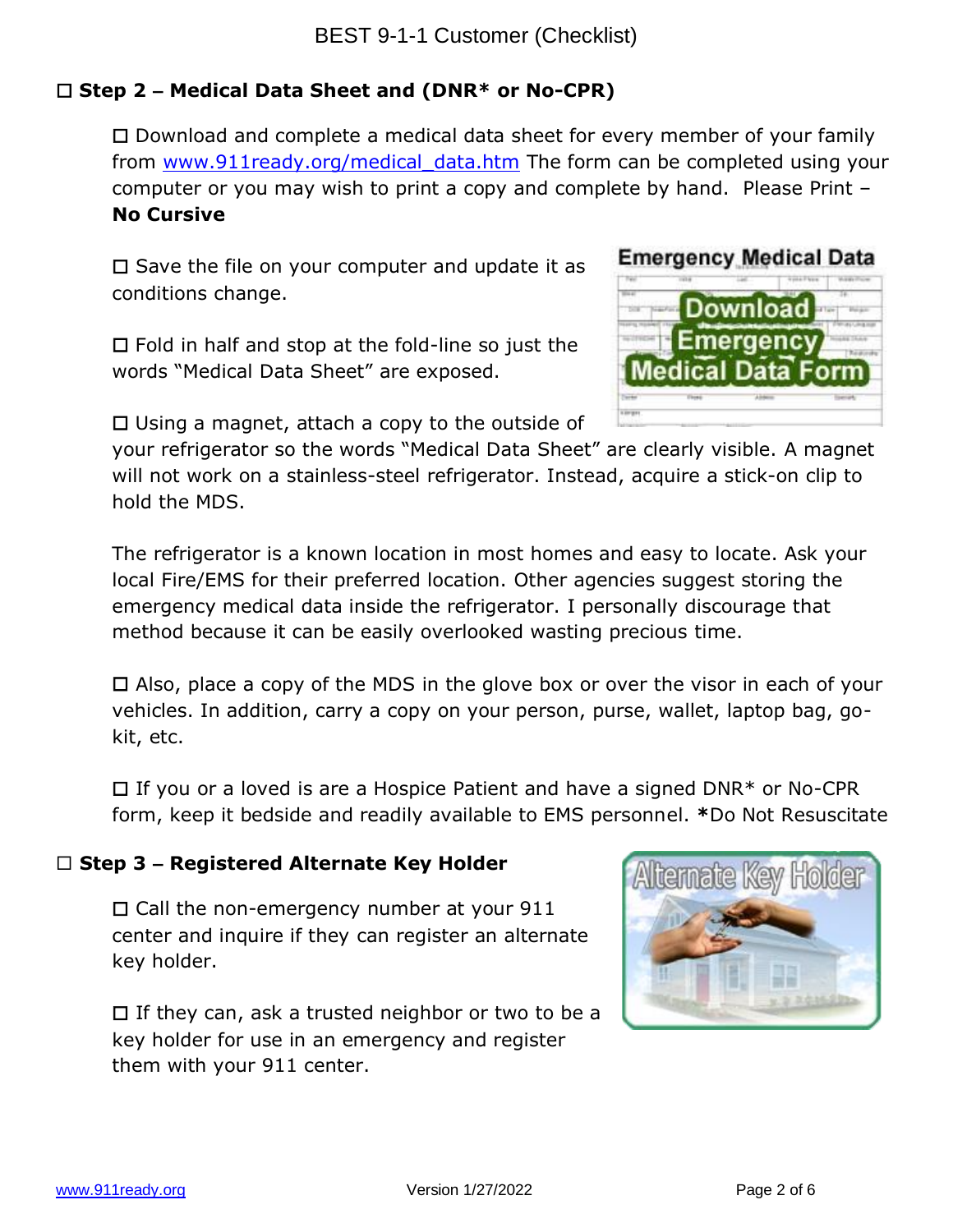## BEST 9-1-1 Customer (Checklist)

 $\Box$  If your 911 center does not have a registration form use the one available at [www.911ready.org/alternate\\_key\\_holder.htm.](http://www.911ready.org/alternate_key_holder.htm)

Many agencies can register online.

 $\Box$  In addition, inquire about their ability to register special conditions in your home. Many centers also can register this information online.

 $\Box$  Be consistent with the information you provide to your alternate key holder by completing the "Alternate Key Holder Information Sheet" available at [www.911ready.org/alternate\\_key\\_holder.htm](http://www.911ready.org/alternate_key_holder.htm)

## **Step 4 – Healthy Hydrants**

 $\Box$  Locate the hydrant closest to your home or building and the closest backup hydrant.

- $\Box$  Are they clear of obstructions from both directions?
- $\Box$  Are they reflective for night-time visibility?
- $\square$  Learn if you have public or private hydrants.
- $\Box$  Verify who is responsible for maintenance.
- $\Box$  When were they last maintained?

 $\Box$  If you see an "Out Of Service" ring or a bag covering a

hydrant, be persistent in calling to have it repaired.





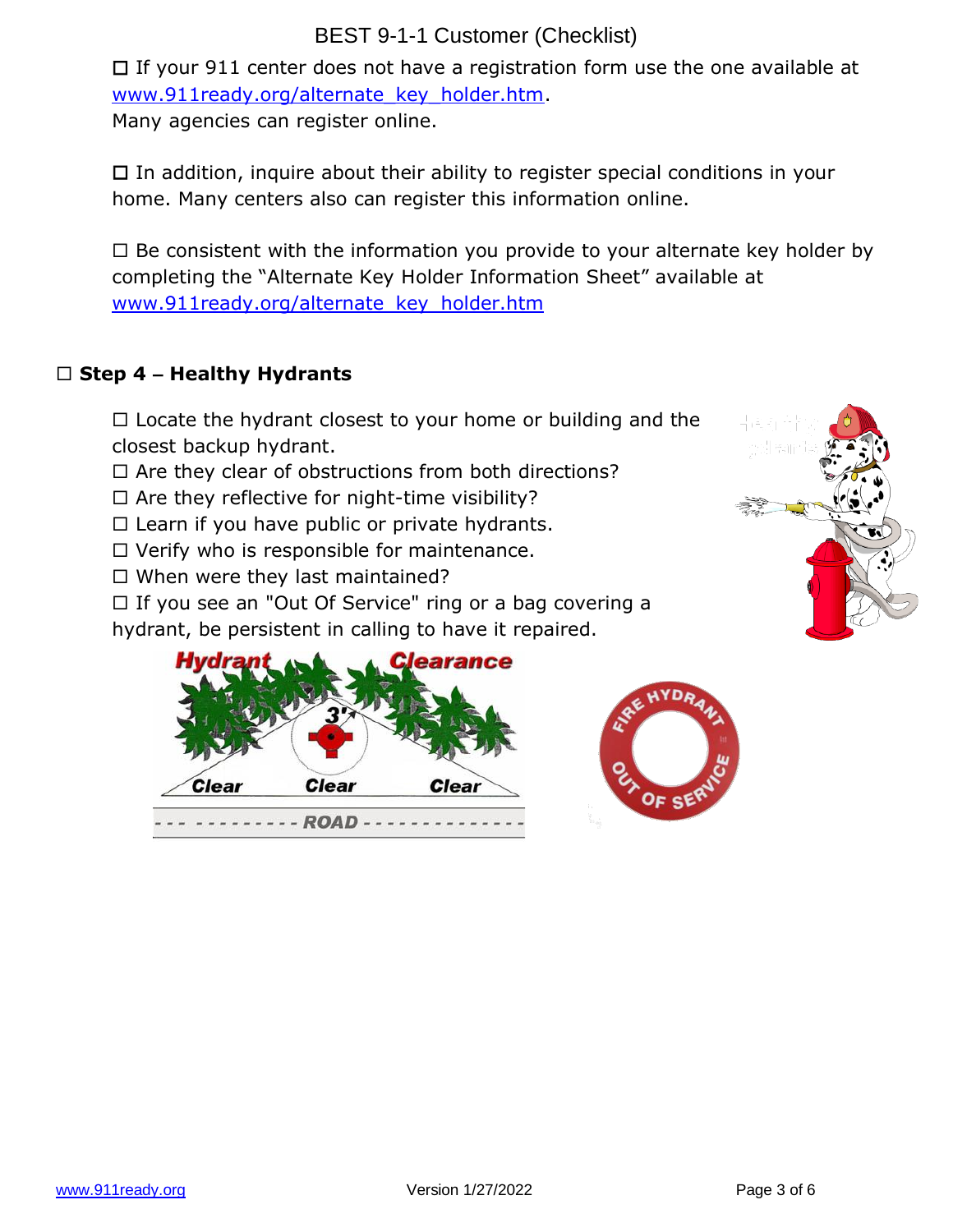## **Step 5 – Emergency Shut-Off Signage**

□ Place an "Emergency Shut-Off Sign" appropriate for each of your utilities, water, hot water, gas (natural or propane), electricity and other.



 $\square$  Download and print the signs from www.911ready.org/utility signage.htm If you are unsure how to do this ask for help.

### **Step 6 – Study the "Steer Right for Sirens and Lights" considerations**

When you have questions for any of these issues, call your local law enforcement or fire station.



#### **Remain Calm .**

Be alert when you see a fire engine or medic unit leaving its station, pull to the right and stop. The law requires you to pull to the right and yield to an emergency vehicle even before it gets on the road.

- $\checkmark$  Don't panic and slam on the brakes.
- $\checkmark$  Don't stop in or just prior to a blind curve.
- $\checkmark$  Don't stop on or while cresting a steep hill for a two lane road.
- $\checkmark$  Don't stop in an intersection.
- $\checkmark$  Don't follow within 500 feet after emergency vehicle(s) have passed.
- $\checkmark$  Don't assume there is only one emergency vehicle.
- $\checkmark$  Don't race ahead through a green light or turn before the emergency vehicle arrives.
- $\checkmark$  Don't turn quickly to the left into a driveway or street.
- $\checkmark$  Don't drive through a red light or stop sign when an emergency vehicle approaches from behind.
- $\checkmark$  Do pull parallel to the right-hand edge or curb and stop.
- $\checkmark$  Do remain stopped until all emergency vehicles have passed.
- $\checkmark$  Do keep a foot on the brake to alert the emergency vehicle driver that your vehicle is stopped or is stopping.
- $\checkmark$  Do pull over into the right lane as the traffic in the lane to your right moves over.
- $\checkmark$  Funeral processions are classified as emergency vehicles. Drivers are required to yield to funeral escort vehicles displaying proper audio or visual signals.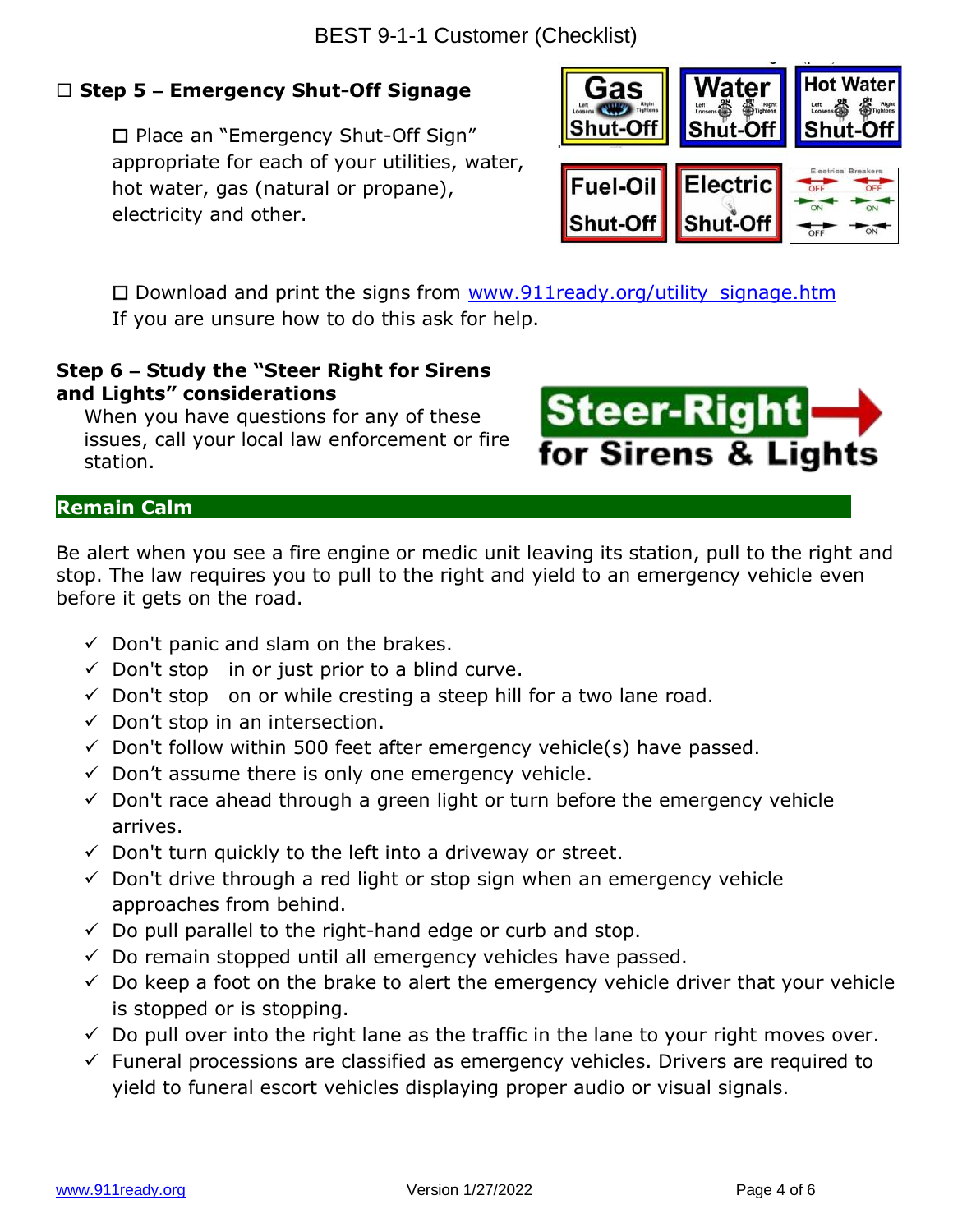- 1. **If you are walking** you also have responsibilities. Get off the roadway as much as possible. If you are about to cross, stay where you are. It is difficult for most motorists to see you in normal circumstances. When an emergency vehicle is approaching it may be focused on finding the emergency and may not scan to see you.
- 2. **If there is one emergency vehicle, there may be more.** Don't assume it is safe to enter an intersection just because the fire engine, police car or ambulance has come through. Be alert and scan for the approach of others.
- 3. **Just because an emergency vehicle is not running sirens & lights** does not mean they do not have a patient on board. Ambulances transport patients. Assume a patient is on board even without sirens and lights. Please give them the same courtesy you would like if you were on board.

## **Step 7 – It's Okay to Ask**

It's okay to call the non-emergency number at the Fire/EMS, Police, State Patrol or Sheriff's Office and ask for their guidelines.

## **Step 8 – Call Sooner, Let Them Decide**

In doubt, not sure? Call 9-1-1. Never be afraid to dial 9-1-1 because of uncertainty. Whether a medical issue, a fire, or a situation concerns you, call now, not later. First responders say not calling soon enough delays the treatment causing the condition to be more acute when you finally call.

Let Them Decide!